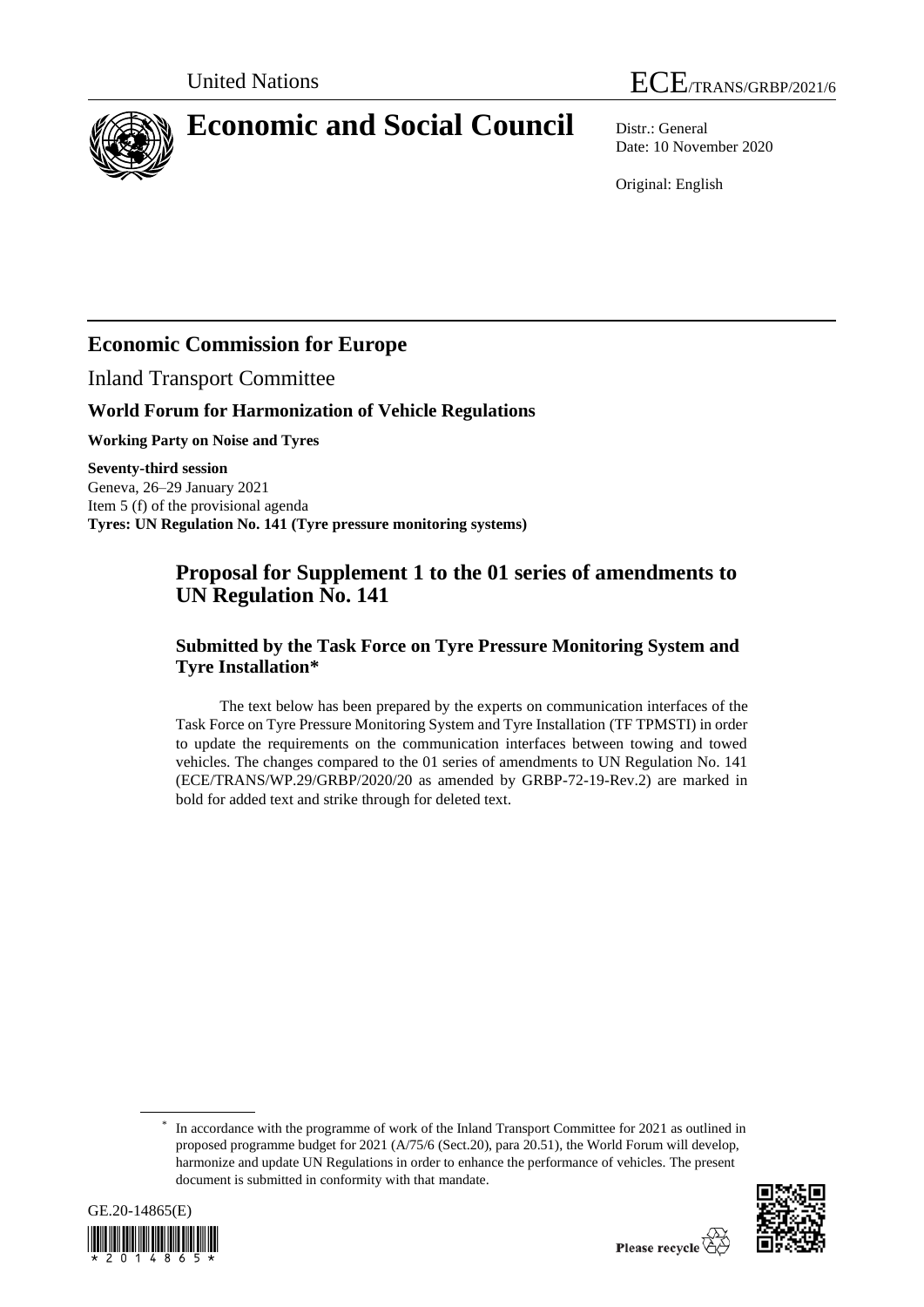### **I. Proposal**

*Table of content, Annexes, insert titles of new Annexes 5 and 6* to read:

- "**5 Compatibility between towing vehicles and towed vehicles with respect to ISO 11992 data communication……………………. ..............................................................................**
- **6 Test procedure to assess the functional compatibility of vehicles equipped with ISO 11992 communication interfaces..........................................................................................."**

*Paragraph 5.6.1.,* amend to read:

"5.6.1. In the case of a vehicle of category  $N_2$  or  $N_3$  towing at least one vehicle of category  $\Theta_3$  or  $\Theta_4$ , the communications interface between these vehicles can be realised via wired or wireless equipment, provided that the TPMS equipment in the towing vehicle and in the towed vehicle(s) are compatible.

> **Vehicles of category N<sup>2</sup> or N<sup>3</sup> towing at least one vehicle of category O<sup>3</sup> or O<sup>4</sup> and vehicles of category O<sup>3</sup> and O<sup>4</sup> shall be equipped with a communication interface to exchange TPMS data information between towing and towed vehicles. This may be achieved as a wired or a wireless interface, provided that the TPMS equipment in the towing vehicle and in the towed vehicle(s) are compatible.**"

*Paragraph 5.6.1.1.,* amend to read:

"5.6.1.1. Wired The data communication with wired equipment shall can be based on the braking electric control line **conforming** which conforms to ISO 11992- 1**:2019 and ISO 11992-2:2014** and be a point-to-point **type using the seven pin connector according to ISO 7638-1:2018 or ISO 7638-2:2018 or an appropriate automated connector**.

> Different **Other** wired specifications may be used, provided that the TPMS equipment in the towing vehicle and in the towed vehicle(s) are compatible **and fulfil the same functional requirements**."

*Insert new paragraphs 5.6.1.1.1. and 5.6.1.1.2.* to read:

- **"5.6.1.1.1. The support of messages is specified within Part A of Annex 5 to this Regulation for the towing vehicle and the towed vehicle(s).**"
- **5.6.1.1.2. The functional compatibility of towing and towed vehicles equipped with data communication lines as described in paragraph 5.6.1.1. above shall be assessed at the time of type approval by checking that the relevant provisions as specified in Part A of Annex 5 are fulfilled.**

**Annex 6 to this Regulation provides a procedure for tests that may be used to perform this assessment.**"

*Paragraph 5.6.1.3.,* renumber to 5.6.1.2. and amend to read:

"5.6.1.3**2**. In the case of a point-to-point link between a towing vehicle ECU and a towed vehicle ECU, there shall be an open standard specification to allow **an ECU providing a** TPMS **functionality** ECU, which does not constitute part of the point-to point link, to connect, communicate and operate via the towed vehicle ECU which constitutes part of the point-to-point link, i.e. standardised gatewaying. **This data communication interface is specified in Part B of Annex 5.**"

*Paragraph 5.6.1.2. (former),* renumber to 5.6.1.3. and amend to read:

"5.6.1.2**3**. In the case of **data communication with** a wireless equipment, the communication link **shall** must be an open standard specification. Provision **shall** must be made to ensure that the wireless link is set up between the physically connected vehicles (as opposed to other vehicles in the vicinity), and that information shared over this link is secure against outside interference.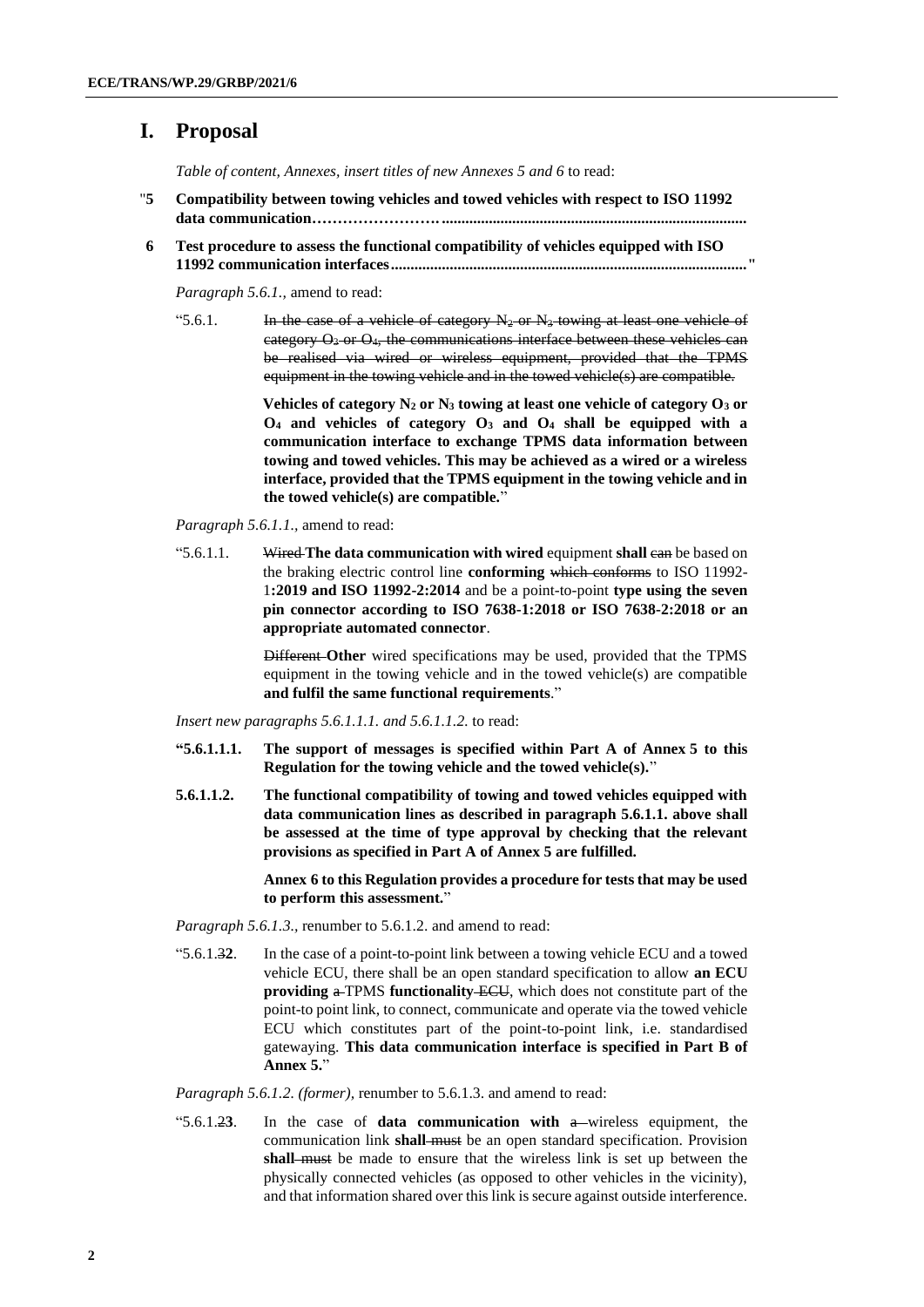**The same functional requirements as required in paragraph 5.6.1.1. shall be fulfilled.**"

*Insert a new Annex 5* to read:

### "**Annex 5**

### **Compatibility between towing vehicles and towed vehicles with respect to ISO 11992 data communication**

- **A. TPMS data communication between towing vehicle and towed vehicle(s)**
- **1. General**
- **1.1. The requirements of Part A of this annex shall only apply to towing vehicles and towed vehicles equipped with a communication interface as described in paragraph 5.6.1.1. of this Regulation.**
- **1.2. This annex defines requirements applicable to the towing vehicle and towed vehicle with respect to the support of messages defined within ISO 11992-2:2014**
- **2. The parameters defined within ISO 11992-2:2014 that are transmitted by the communication interface shall be supported as follows:**
- **2.1. The following functions and associated messages are those that shall be supported by the towing vehicle or towed vehicle as appropriate:**
- **2.1.1. Messages transmitted from the towing vehicle to the towed vehicle, if supported:**

| <b>Function / Parameter</b>              | ISO 11992-2: 2014 reference     |
|------------------------------------------|---------------------------------|
| Reverse gear status                      | EBS12<br><b>Byte 2 Bit 5-6</b>  |
| Braking system wheel-based vehicle speed | <b>EBS12</b><br><b>Byte 7-8</b> |
| <b>Time/Date – Seconds</b>               | TD11 Byte 1                     |
| <b>Time/Date – Minutes</b>               | TD11 Byte 2                     |
| <b>Time/Date - Hours</b>                 | TD11 Byte 3                     |
| Time/Date - Months                       | TD11 Byte 4                     |
| Time/Date - Day                          | TD11 Byte 5                     |
| Time/Date - Year                         | TD11 Byte 6                     |
| Time/Date - Local minute offset          | TD11 Byte 7                     |
| <b>Time/Date - Local hour offset</b>     | TD11 Byte 8                     |
| <b>Identification data index</b>         | RGE12 Byte 5                    |
| <b>Identification data content</b>       | RGE12 Byte 6                    |

**Note: Regarding the definition of the parameters of the TD11 message, there is a known inconsistency between the SAE J1939 and ISO 11992 standards. For the purposes of compliance to this Regulation, the TD11 message definition provided in the ISO 11992- 2:2014 shall be used.**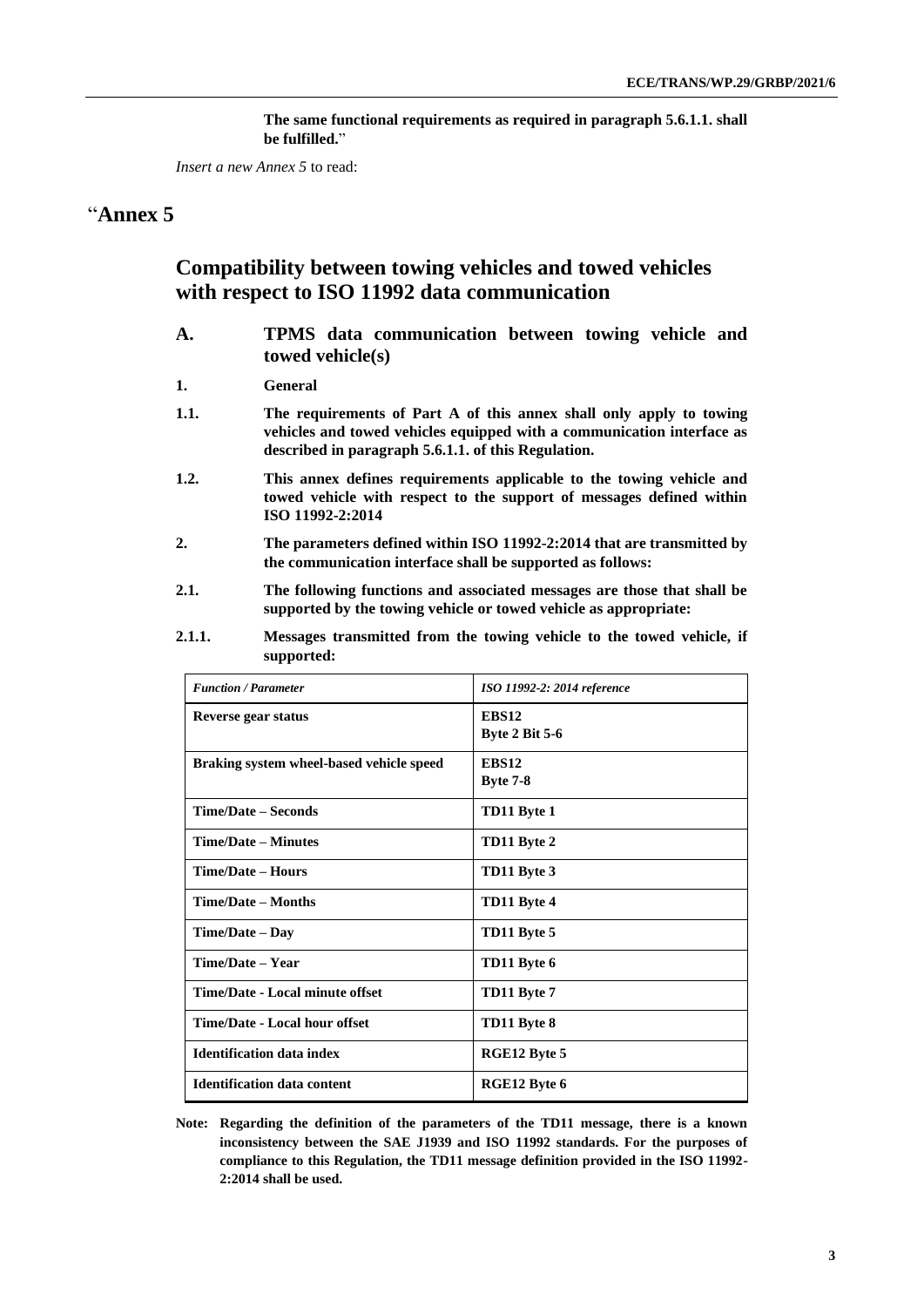| <b>Function / Parameter</b>                    | ISO 11992-2:2014 reference                 | Reference to paragraphs in<br>this UN Regulation |
|------------------------------------------------|--------------------------------------------|--------------------------------------------------|
| <b>Tyre Pressure Status</b>                    | EBS <sub>23</sub><br><b>Byte 1 Bit 1-2</b> | Paragraph 5.3.5                                  |
| <b>Tyre/wheel identification</b><br>(pressure) | <b>EBS23 Byte 2</b>                        | Paragraph 5.3.5                                  |

#### **2.1.2. Mandatory messages transmitted from the towed vehicle to the towing vehicle:**

### **2.1.3. Messages transmitted from the towed vehicle to the towing vehicle, if supported:**

| <b>Function / Parameter</b>                              | ISO 11992-2:2014 reference |
|----------------------------------------------------------|----------------------------|
| Tyre/wheel identification (for<br><b>EBS23</b> pressure) | EBS23 Byte 2               |
| <b>Tyre pressure</b>                                     | <b>EBS23 Byte 5</b>        |
| <b>Tyre/wheel identification</b>                         | RGE23 Byte 1               |
| (for RGE23)                                              |                            |
| <b>Tyre temperature</b>                                  | RGE23 Byte 2-3             |
| Air leakage detection                                    | <b>RGE23 Byte 4-5</b>      |
| <b>Tyre pressure threshold</b>                           | RGE23                      |
| detection                                                | <b>Byte 6 Bit 1-3</b>      |
| Tyre module power supply status                          | RGE23                      |
|                                                          | <b>Byte 6 Bit 4-5</b>      |
| <b>Identification data index</b>                         | RGE23 Byte 7               |
| <b>Identification data content</b>                       | RGE23 Byte 8               |

**2.1.4. The towed vehicle ECU transmitting the EBS23 and RGE23 messages shall assemble the EBS23 and RGE23 messages from TPMS content received from the ECU providing TPMS functionality and data from other sources.**

> **Signals, other than Tyre Pressure Status (EBS23 Byte 1 Bit 1-2), within messages EBS23 and RGE23 shall be transmitted with the indication "not available" in case the ECU providing TPMS functionality does not provide such data.**

**2.2. When the towed vehicle transmits the following messages, the towing vehicle shall provide a low tyre pressure warning to the driver:**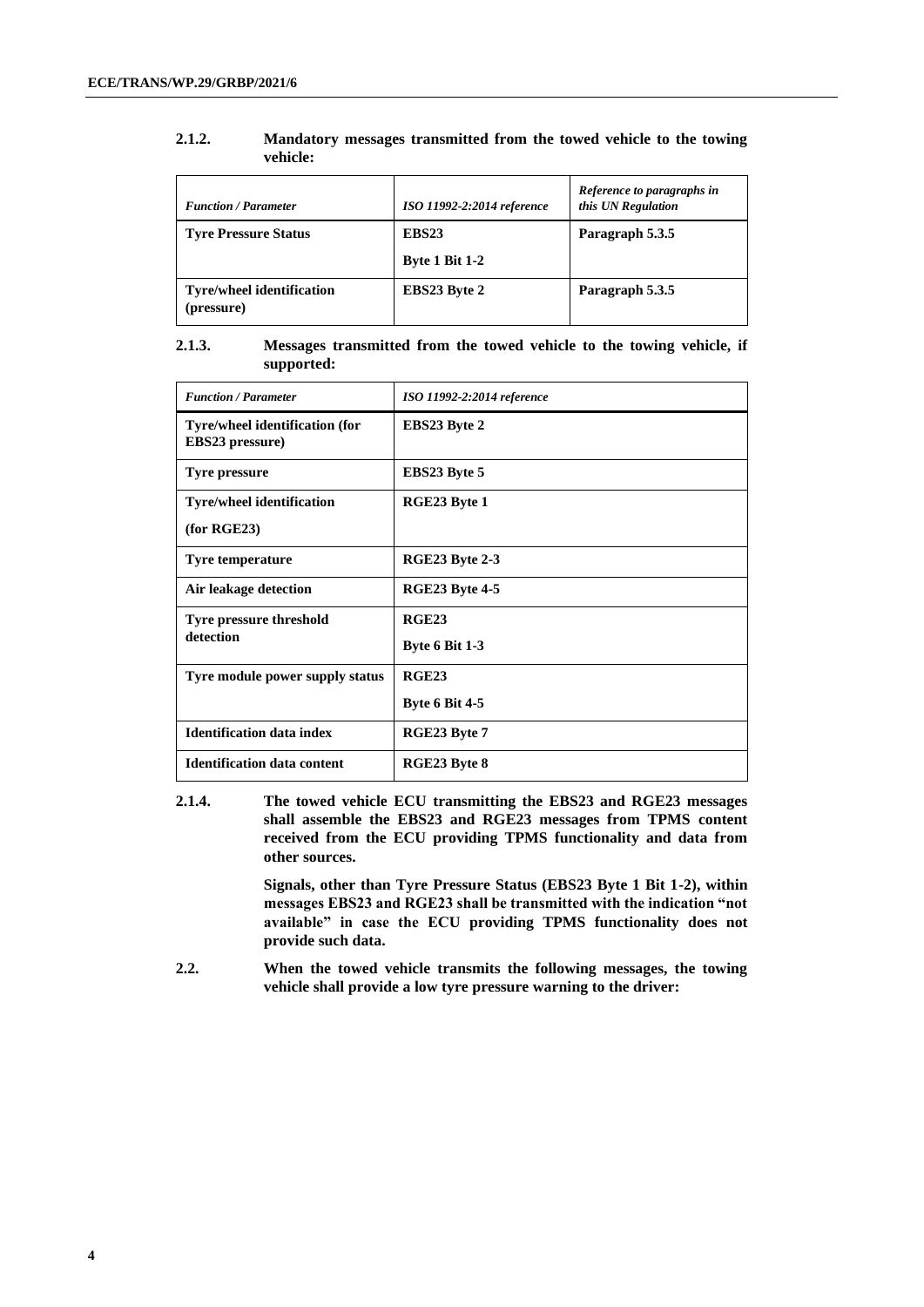| <b>Function / Parameter</b>                                                                       | ISO 11992-2:2014 reference                                                              | Driver warning required                                                                                 |
|---------------------------------------------------------------------------------------------------|-----------------------------------------------------------------------------------------|---------------------------------------------------------------------------------------------------------|
| <b>Tyre Pressure Status</b><br>(For Low Tyre Pressure<br><b>Warning Indication</b> )              | <b>EBS23 Byte 1</b><br><b>Bit 1-2</b><br>$(002 \rightarrow$ tyre pressure insufficient) | <b>References to</b><br>paragraph 5.2.3., 5.2.4.,<br>5.3.3., 5.3.5. and 5.5.2. in<br>this UN Regulation |
| <b>Tyre/wheel</b><br>identification<br><i>(corresponding to Tyre)</i><br><b>Pressure Status</b> ) | <b>EBS23 Byte 2</b><br>$(XXXXXX_{b} - actual Type/Wheel$<br>ID)<br><b>OR</b>            | References to<br>paragraph 5.2.3., 5.2.4.,<br>5.3.3., 5.3.5. and 5.5.2. in<br>this UN Regulation        |
|                                                                                                   | $(00000000b - \text{Type/Wheel ID not})$<br>defined)                                    |                                                                                                         |
|                                                                                                   | <b>OR</b><br>$(11111111b - \text{Type/Wheel ID not})$<br>available)                     |                                                                                                         |

| 2.3. | When the towed vehicle transmits the following messages, the towing |
|------|---------------------------------------------------------------------|
|      | vehicle shall provide a TPMS malfunction indication to the driver:  |

| <b>Function / Parameter</b>                                                                       | ISO 11992-2:2014 reference                                                                                                                                                                                             | Driver warning required                                                      |
|---------------------------------------------------------------------------------------------------|------------------------------------------------------------------------------------------------------------------------------------------------------------------------------------------------------------------------|------------------------------------------------------------------------------|
| <b>Tyre Pressure Status</b><br>(For TPMS Malfunction<br><i>Indication</i> )                       | <b>EBS23 Byte 1</b><br><b>Bit 1-2</b><br>$(102 - error indicator)$                                                                                                                                                     | Reference to paragraph<br>5.4.1., 5.4.2. and 5.5.2. in<br>this UN Regulation |
| <b>Tyre/wheel</b><br>identification<br><i>(corresponding to Tyre)</i><br><b>Pressure Status</b> ) | <b>EBS23 Byte 2</b><br>$\bf XXXXXXX_b \rightarrow$ actual Tyre/Wheel<br>ID)<br><b>OR</b><br>$(0000000b - \text{Type/Wheel ID not})$<br>defined)<br><b>OR</b><br>$(11111111b - \text{Type/Wheel ID not})$<br>available) | Reference to paragraph<br>5.4.1., 5.4.2. and 5.5.2. in<br>this UN Regulation |

**2.3.1. The towed vehicle shall transmit a Tyre Pressure Status value of "error indicator" within 10 minutes of cumulative driving (in accordance with paragraph 5.4.1. of this Regulation) for any scenario where a valid Tyre Pressure Status (i.e. tyre pressure sufficient or insufficient) cannot be transmitted.**

> **Note that before towed vehicles needed to comply with this Regulation, some of them transmitted Tyre Pressure Status "not available" for some of these scenarios, including when the towed vehicle had no function to perform tyre pressure monitoring. Towed vehicles that are required to comply with this Regulation going forward shall instead transmit "error indicator" for these scenarios.**

> **Note that the towing vehicle would not be required to display a towed vehicle TPMS malfunction indication in the case that valid towed vehicle TPMS information is available on an alternative communication interface.**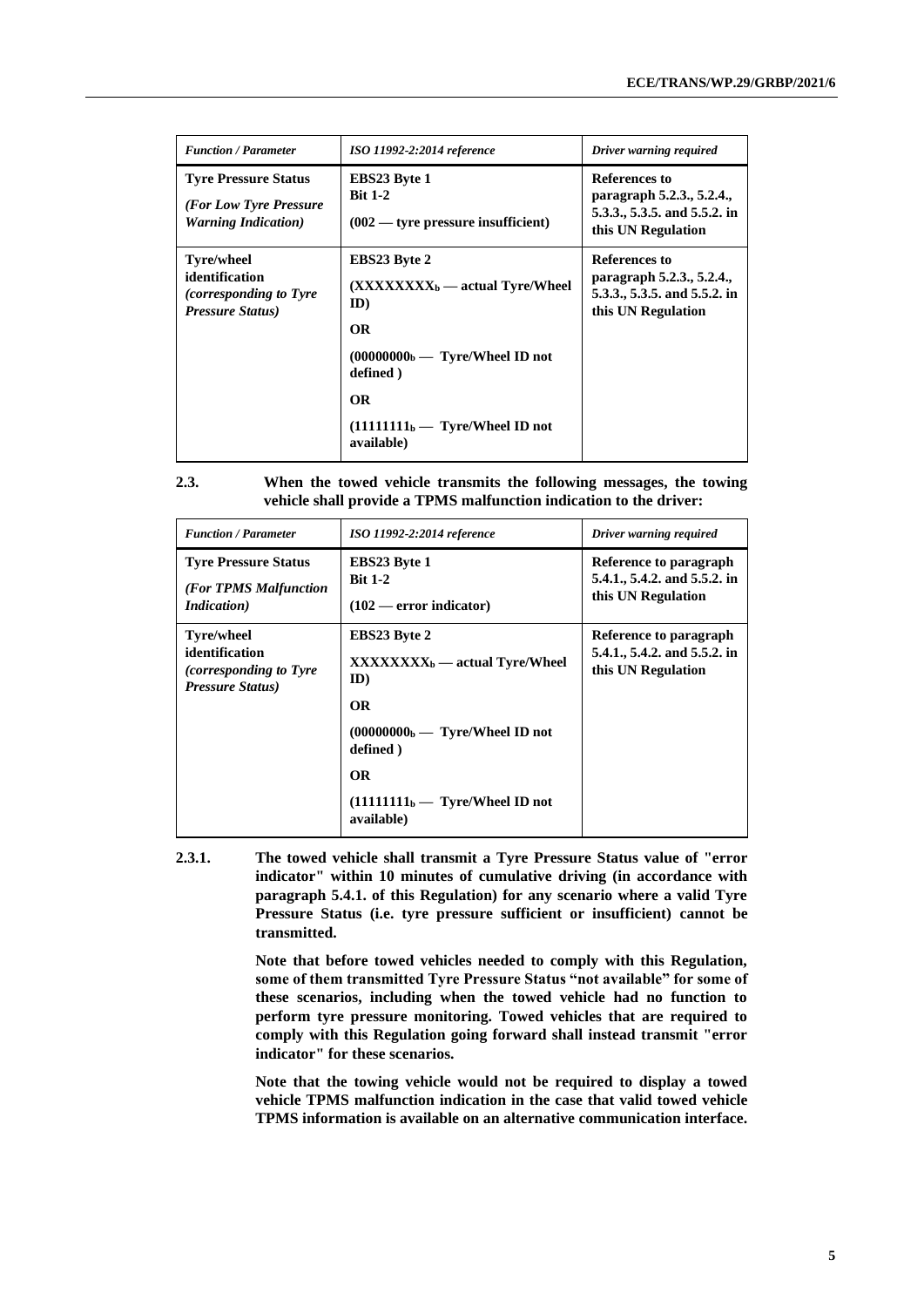**2.4. When a permanent failure is detected in the communication line, the towing vehicle shall illuminate the towed vehicle TPMS malfunction indication signal.**

> **Note that the towing vehicle would not be required to display a towed vehicle TPMS malfunction indication in the case that valid towed vehicle TPMS information is available on an alternative communication interface.**

**2.5. When a valid Tyre Pressure Status is temporarily not available (i.e. unavailable for less than 10 minutes of cumulative drive time), the towed vehicle shall transmit the following messages:**

| <b>Function / Parameter</b>                                                                       | ISO 11992-2:2014 reference                                                                                                                                                                                             | Driver warning required |
|---------------------------------------------------------------------------------------------------|------------------------------------------------------------------------------------------------------------------------------------------------------------------------------------------------------------------------|-------------------------|
| <b>Tyre Pressure Status</b><br>(TPMS data temporarily)<br>unavailable)                            | <b>EBS23 Byte 1</b><br><b>Bit 1-2</b><br>$(112 - not available)$                                                                                                                                                       | Not applicable          |
| <b>Tyre/wheel</b><br>identification<br><i>(corresponding to Tyre)</i><br><b>Pressure Status</b> ) | <b>EBS23 Byte 2</b><br>$\bf XXXXXXX_b \rightarrow$ actual Tyre/Wheel<br>ID)<br><b>OR</b><br>$(0000000b - \text{Type/Wheel ID not})$<br>defined)<br><b>OR</b><br>$(11111111b - \text{Type/Wheel ID not})$<br>available) | Not applicable          |

- **Note: paragraph 2.3.1. of part A of this Annex specifies required transmitted values when valid Tyre Pressure Status is unavailable for any longer duration.**
- **2.6. The support of all other messages defined within ISO 11992-2:2014 is optional for the towing vehicle and towed vehicle, unless required by other Regulations.**
- **B. Data communication between (i) a towed vehicle ECU constituting part of a point-to-point link with the towing vehicle (towed vehicle gateway ECU) and (ii) a towed vehicle ECU providing TPMS functionality**
- **1. General**
- **1.1. The requirements of Part B of this annex shall only apply to towed vehicles with a communication interface as described in paragraph 5.6.1.2. of this Regulation.**
- **1.2. This annex defines requirements applicable to the towed vehicle gateway ECU and the ECU providing TPMS functionality with respect to the provision of a standard ISO 11898:2015 interface and the support of messages defined within ISO 11992-2:2014.**
- **2. The towed vehicle gateway ECU that is part of the point-to-point link shall provide an interface with the ECU providing TPMS functionality complying with data link layer and physical layer in accordance with ISO 11898:2015.**
- **2.1. The CAN bit-rate for the ISO 11898:2015 interface shall be 250 kbit/s.**
- **2.2. The ISO 11898:2015 bus termination shall be configured on the vehicle in accordance with the guidelines of the vehicle manufacturer for the given installation.**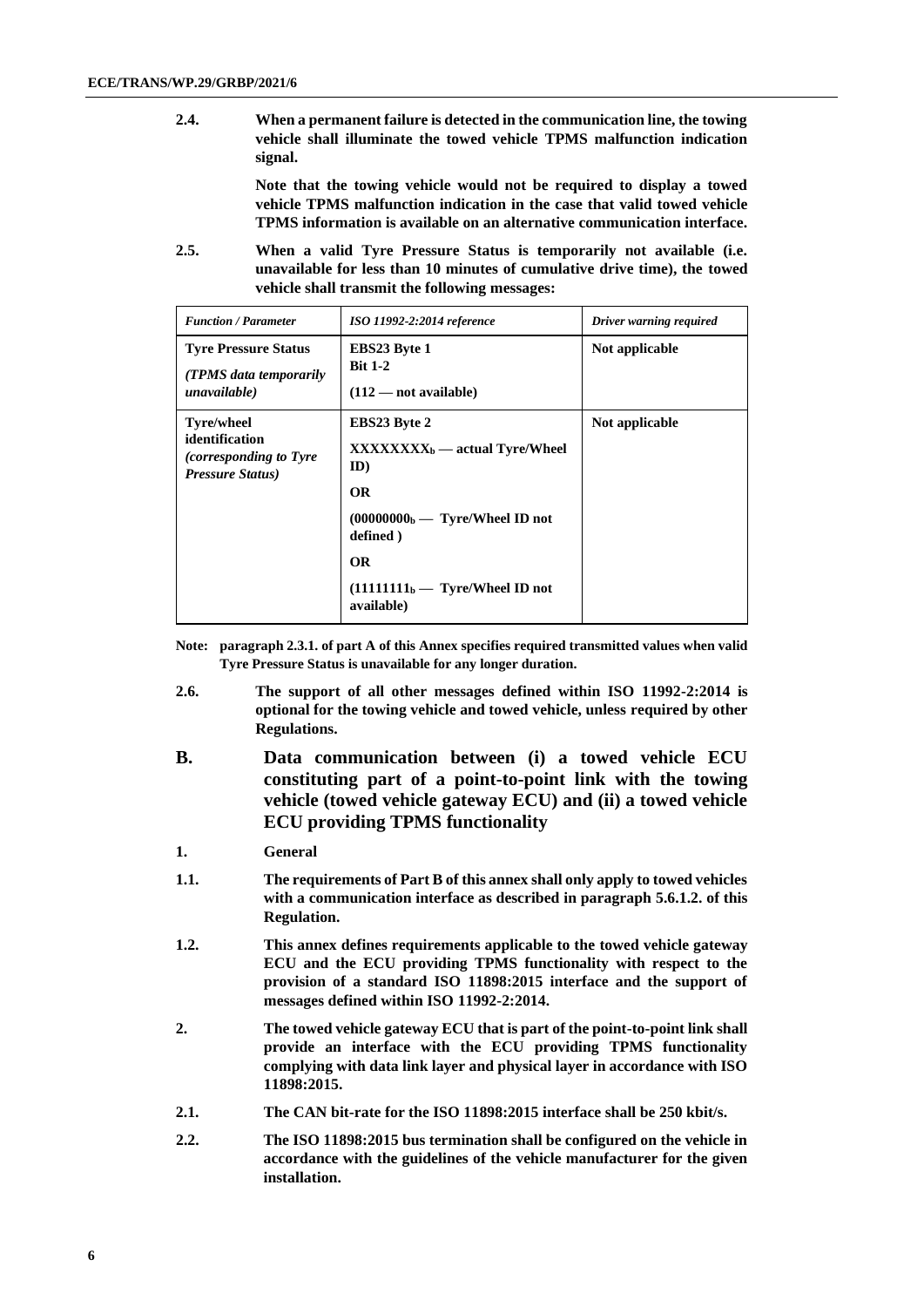- **2.3. A power connection shall be made available to the towed vehicle ECU providing TPMS functionality in accordance with the vehicle manufacturer.**
- **2.4. The towed vehicle gateway ECU shall transmit, towards the towed vehicle ECU providing TPMS functionality, all messages and signals required to realise a reliable TPMS function.**
- **3. The parameters that are transmitted by the ISO 11898:2015 communication interface shall be as defined within ISO 11992-2:2014 and shall be supported as follows:**
- **3.1. The following functions and associated messages are those that shall be supported by the towed vehicle gateway ECU or towed vehicle ECU providing TPMS functionality as appropriate:**
- **3.1.1. Messages transmitted, if supported, from the towed vehicle gateway ECU to the towed vehicle ECU providing TPMS functionality:**

| <b>Function / Parameter</b>                                         | ISO 11992-2:2014 reference            | Reference to paragraphs in<br>this UN Regulation |
|---------------------------------------------------------------------|---------------------------------------|--------------------------------------------------|
| <b>Reverse gear status (towing</b><br>vehicle)                      | <b>EBS12</b><br><b>Byte 2 Bit 5-6</b> | Paragraph 5.6.1.2.                               |
| <b>Braking system wheel-based</b><br>vehicle speed (towing vehicle) | <b>EBS12</b><br><b>Byte 7-8</b>       | Paragraph 5.6.1.2.                               |
| <b>Identification data index</b>                                    | RGE12 Byte 5                          | Paragraph 5.6.1.2.                               |
| (towing vehicle)                                                    |                                       |                                                  |
| <b>Identification data content</b>                                  | RGE12 Byte 6                          | Paragraph 5.6.1.2.                               |
| (towing vehicle)                                                    |                                       |                                                  |
| Time/Date – Seconds (towing<br>vehicle)                             | TD11 Byte 1                           | Paragraph 5.6.1.2.                               |
| Time/Date – Minutes (towing<br>vehicle)                             | TD11 Byte 2                           | Paragraph 5.6.1.2.                               |
| Time/Date – Hours (towing<br>vehicle)                               | TD11 Byte 3                           | Paragraph 5.6.1.2.                               |
| Time/Date – Months (towing<br>vehicle)                              | TD11 Byte 4                           | Paragraph 5.6.1.2.                               |
| Time/Date – Day (towing<br>vehicle)                                 | TD11 Byte 5                           | Paragraph 5.6.1.2.                               |
| Time/Date - Year (towing<br>vehicle)                                | TD11 Byte 6                           | Paragraph 5.6.1.2.                               |
| Time/Date - Local minute offset<br>(towing vehicle)                 | TD11 Byte 7                           | Paragraph 5.6.1.2.                               |
| <b>Time/Date - Local hour offset</b><br>(towing vehicle)            | TD11 Byte 8                           | Paragraph 5.6.1.2.                               |
| <b>Braking system wheel-based</b><br>vehicle speed (towed vehicle)  | <b>EBS21</b><br>Byte 3-4              | Paragraph 5.6.1.2.                               |
| Lift axle 1 position                                                | <b>RGE21</b>                          | Paragraph 5.6.1.2.                               |
| (towed vehicle)                                                     | Byte 2 Bit 1-2                        |                                                  |
| Lift axle 2 position                                                | <b>RGE21</b>                          | Paragraph 5.6.1.2.                               |
| (towed vehicle)                                                     | <b>Byte 2 Bit 3-4</b>                 |                                                  |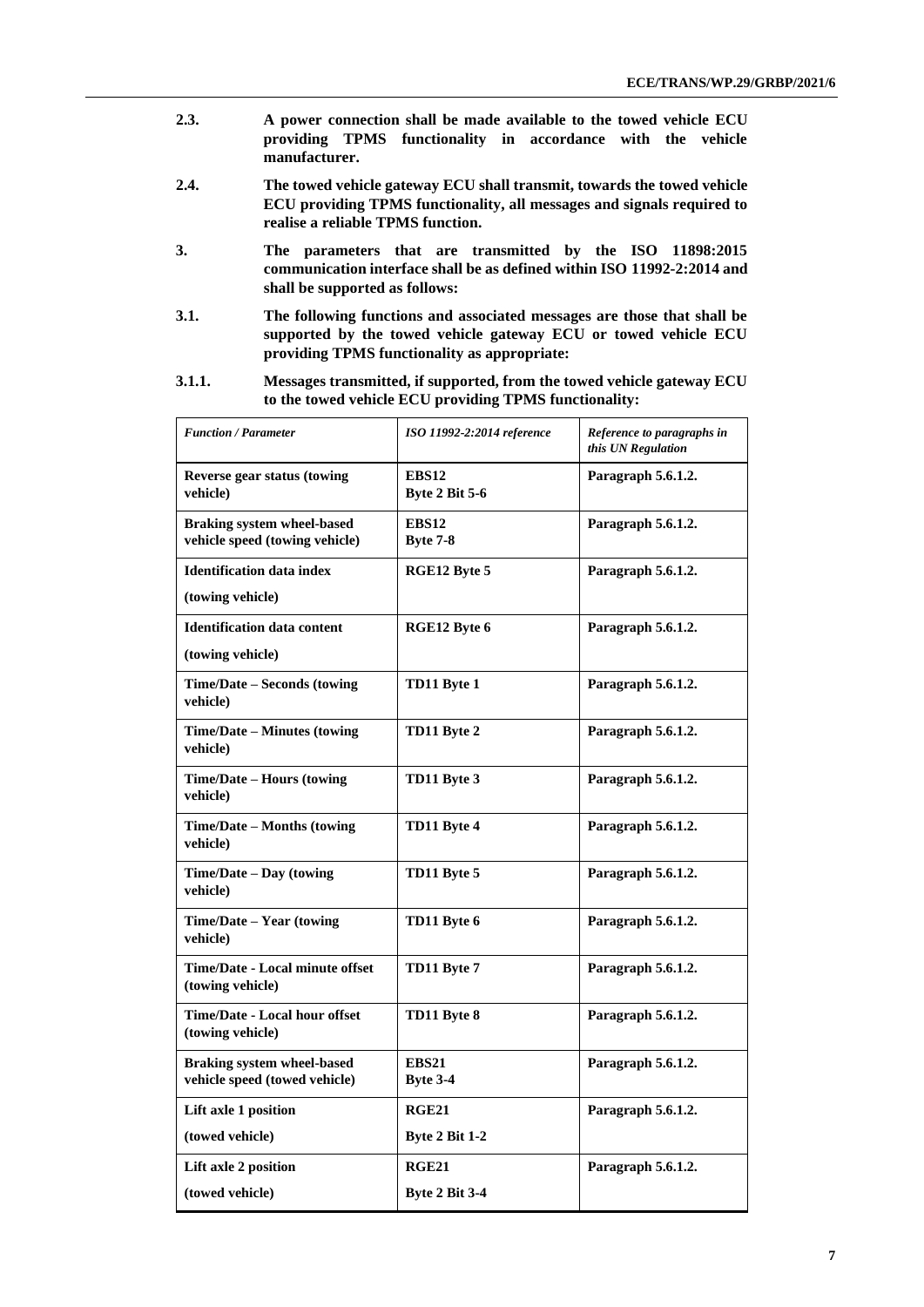- **Note: Regarding the definition of the parameters of the TD11 message, there is a known inconsistency between the SAE J1939 and ISO 11992 standards. For the purposes of compliance to this Regulation, the TD11 message definition provided in the ISO 11992- 2:2014 shall be used.**
- **3.1.2. Mandatory messages transmitted from the towed vehicle ECU providing TPMS functionality to the towed vehicle gateway ECU:**

| <b>Function / Parameter</b>                    | ISO 11992-2:2014 reference                 | Reference to paragraphs in<br>this UN Regulation |
|------------------------------------------------|--------------------------------------------|--------------------------------------------------|
| <b>Tyre Pressure Status</b>                    | EBS <sub>23</sub><br><b>Byte 1 Bit 1-2</b> | Paragraph 5.6.1.2.                               |
| <b>Tyre/wheel identification</b><br>(pressure) | <b>EBS23 Byte 2</b>                        | Paragraph 5.6.1.2.                               |

#### **3.1.3. Messages transmitted from the towed vehicle ECU providing TPMS functionality to the towed vehicle gateway ECU, if supported:**

| <b>Function / Parameter</b>                              | ISO 11992-2:2014 reference     | Reference to paragraphs in<br>this UN Regulation |
|----------------------------------------------------------|--------------------------------|--------------------------------------------------|
| Tyre/wheel identification (for<br><b>EBS23</b> pressure) | <b>EBS23 Byte 2</b>            | Paragraph 5.6.1.2.                               |
| Tyre pressure                                            | EBS23 Byte 5                   | Paragraph 5.6.1.2.                               |
| <b>Tyre/wheel identification</b>                         | RGE23 Byte 1                   | Paragraph 5.6.1.2.                               |
| <b>Tyre temperature</b>                                  | <b>RGE23 Byte 2-3</b>          | Paragraph 5.6.1.2.                               |
| Air leakage detection                                    | <b>RGE23 Byte 4-5</b>          | Paragraph 5.6.1.2.                               |
| <b>Tyre pressure threshold</b><br>detection              | RGE23<br><b>Byte 6 Bit 1-3</b> | Paragraph 5.6.1.2.                               |
| Tyre module power supply status                          | RGE23<br><b>Byte 6 Bit 4-5</b> | Paragraph 5.6.1.2.                               |
| <b>Identification data index</b>                         | RGE23 Byte 7                   | Paragraph 5.6.1.2.                               |
| <b>Identification data content</b>                       | RGE23 Byte 8                   | Paragraph 5.6.1.2.                               |

- **3.1.4. For messages defined in section 3.1. of Part B of this Annex, signals shall be transmitted with the indication "not available" in case the ECU does not provide such data.**
- **3.2. The support of all other messages defined within ISO 11992-2:2014 is optional for the towed vehicle gateway ECU and the towed vehicle ECU providing TPMS functionality, unless required by other Regulations.**
- **3.3. The towed vehicle gateway ECU and the towed vehicle ECU providing TPMS functionality shall support diagnostics as per ISO 11992-4:2014.**
- **4. The towed vehicle ECU providing TPMS functionality shall use the source address of "Other Trailer Devices" with respect to its position in the road train as per SAE J1939-71 standard i.e. TPMS of the first towed vehicle shall use source address 207 for "Other Trailer #1 Devices".**"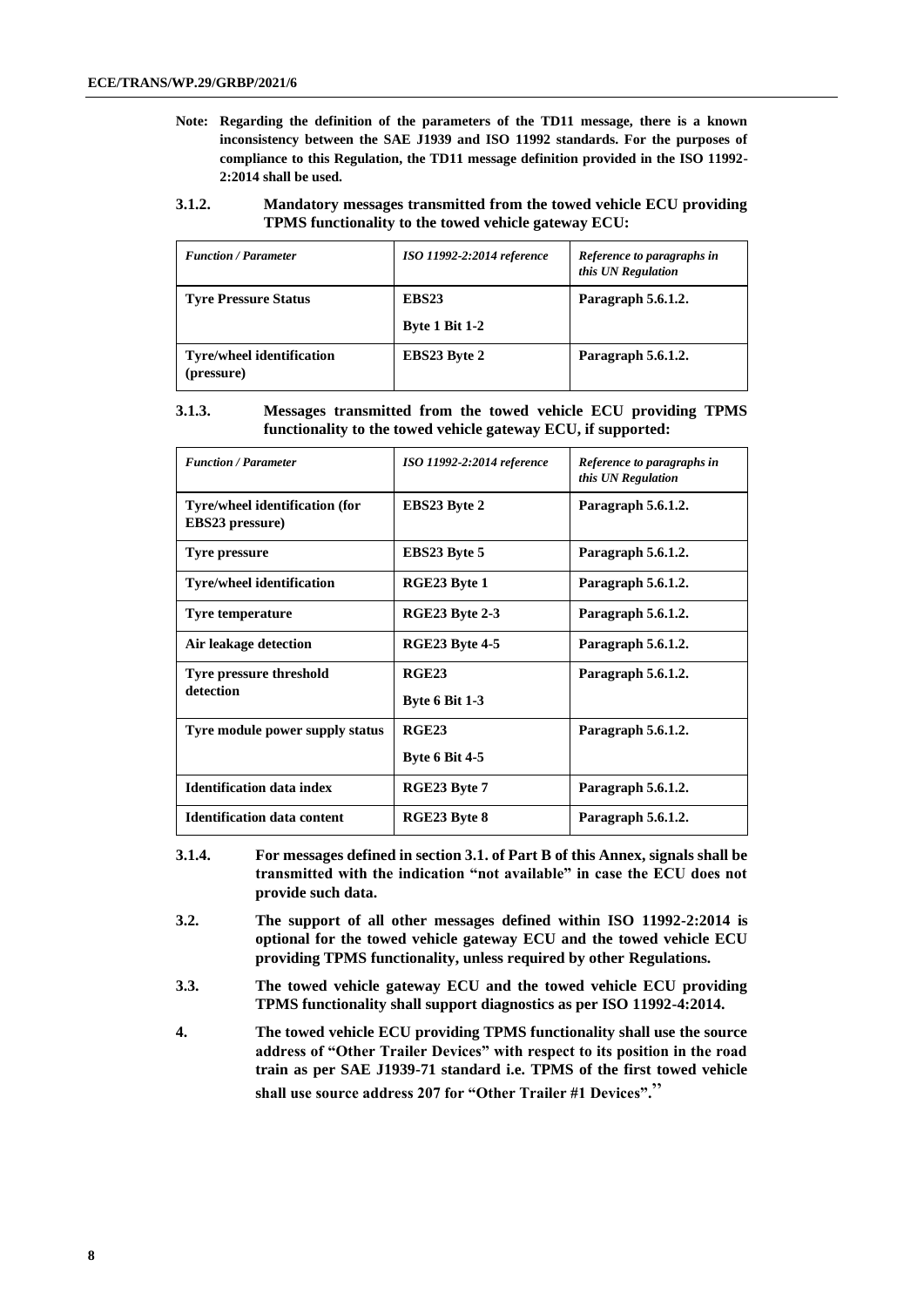### "**Annex 6**

### **Test procedure to assess the functional compatibility of vehicles equipped with ISO 11992 data communication interface**

| <b>General</b> |
|----------------|
|                |

- **1.1. This annex describes a procedure that may be used to check towing and towed vehicles equipped with a communication interface as described in paragraph 5.6.1.1. of this Regulation against the functional requirements referred to in paragraph 5.6.1.1.1. of this Regulation. Alternative procedures may be used at the discretion of the Technical Service if an equivalent level of checking integrity can be established.**
- **1.2. The references to ISO 7638 within this Annex apply to ISO 7638-1:2018 for 24V applications and ISO 7638-2:2018 for 12V applications.**
- **2. Towing vehicles**
- **2.1. ISO 11992 towed vehicle simulator**

**The simulator shall:**

- **2.1.1. Have a connector meeting ISO 7638 (7 pin) to connect to the vehicle under test. Pins 6 and 7 of the connector shall be used to transmit and receive messages complying with ISO 11992-2:2014;**
- **2.1.2. Be capable of receiving all of the messages transmitted by the motor vehicle to be type approved and be capable of transmitting all towed vehicle messages defined within ISO 11992-2:2014;**
- **2.1.3. Provide a direct or indirect readout of messages, with the parameters in the data field shown in the correct order relative to time**
- **2.2. Checking procedure**
- **2.2.1. Check the following, with the simulator connected to the motor vehicle via the ISO 7638 interface and whilst all towed vehicle messages relevant to the interface are being transmitted:**
- **2.2.1.1. Low Tyre Pressure Warning:**
- **2.2.1.1.1. Simulate a towed vehicle low tyre pressure warning and check that the low tyre pressure warning signal specified in paragraph 5.5 of this regulation is displayed.**

 **The parameters defined in EBS 23 bytes 1 and 2 of ISO 11992-2:2014 shall be transmitted as follows:**

| Control line signalling                                                                    | EBS 23 Byte 1<br><b>Bits 1</b> - 2                 | <b>EBS</b> 23 Byte 2                |
|--------------------------------------------------------------------------------------------|----------------------------------------------------|-------------------------------------|
| Low Tyre Pressure Warning for tyre/wheel<br>identification number 1,7 (Axle 1, left inner) | 00 <sub>b</sub><br>(tyre pressure<br>insufficient) | 00010111b<br>(Tyre/Wheel)<br>(4.7") |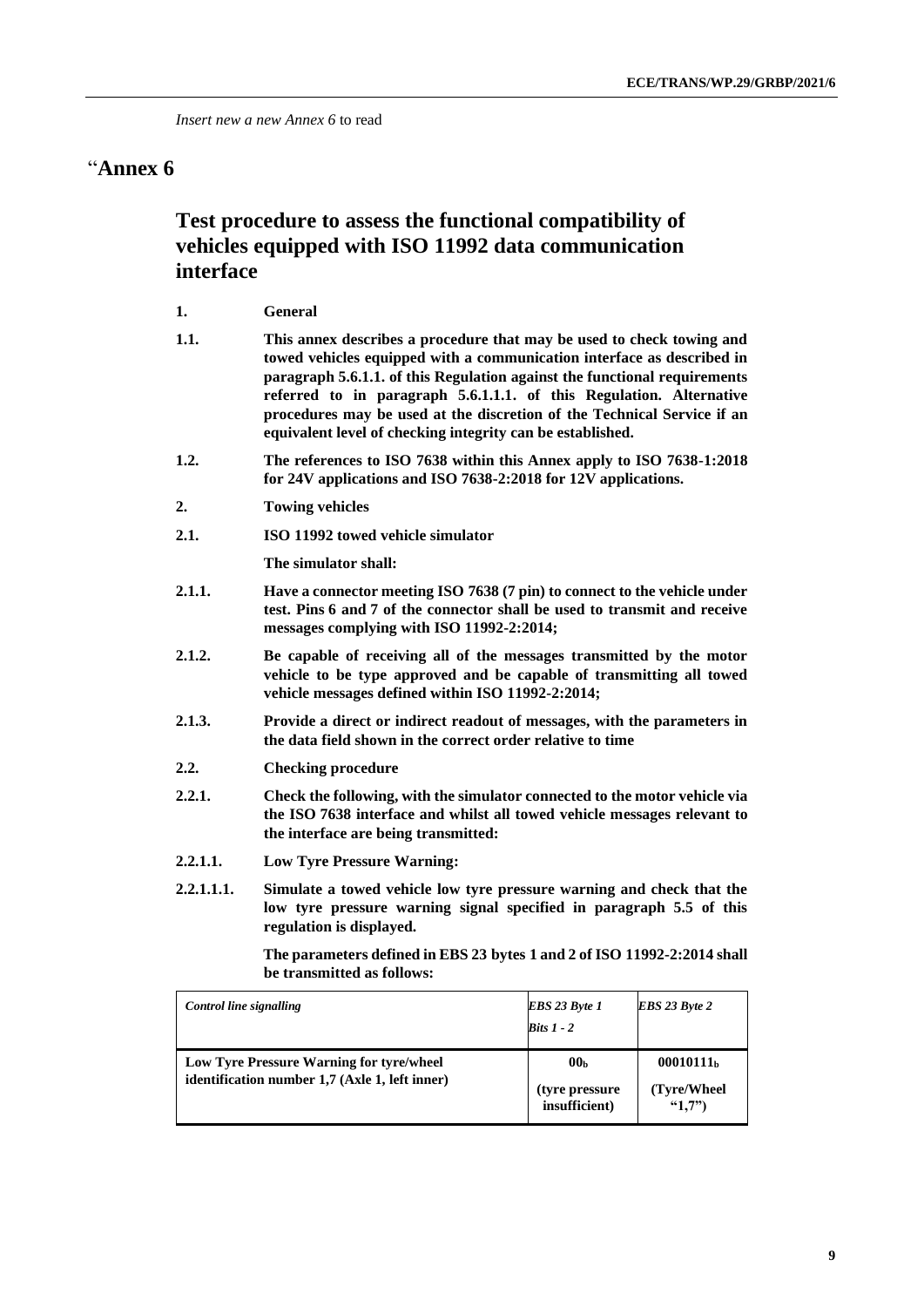**2.2.1.1.2. Simulate a towed vehicle low tyre pressure warning (without known tyre/wheel ID) and check that the low tyre pressure warning signal specified in paragraphs 5.5 of this Regulation is displayed.**

> **The parameters defined in EBS 23 bytes 1 and 2 of ISO 11992-2:2014 shall be transmitted as follows:**

| Control line signalling                                     | <b>EBS</b> 23 Byte 1<br>$Bits 1 - 2$                | EBS 23 Byte 2                                                                                                                     |
|-------------------------------------------------------------|-----------------------------------------------------|-----------------------------------------------------------------------------------------------------------------------------------|
| Low Tyre Pressure Warning (without known)<br>tyre/wheel ID) | 00 <sub>b</sub><br>(tyre pressure)<br>insufficient) | 00000000 <sub>b</sub><br>(Tyre/Wheel ID<br>not defined)<br><b>OR</b><br>11111111 <sub>h</sub><br>(Tyre/Wheel ID<br>not available) |

### **2.2.1.2. TPMS Malfunction Warning:**

**2.2.1.2.1. Simulate a towed vehicle TPMS malfunction, signalled by the towed vehicle TPMS, and check that the towed vehicle TPMS malfunction indication warning signal specified in paragraph 5.5.6. of this Regulation is displayed.**

> **The parameters defined in EBS 23 bytes 1 and 2 of ISO 11992-2:2014 shall be transmitted as follows:**

| Control line signalling                                                                  | <b>EBS</b> 23 Byte 1<br>$Bits 1 - 2$    | <b>EBS</b> 23 Byte 2                            |
|------------------------------------------------------------------------------------------|-----------------------------------------|-------------------------------------------------|
| <b>TPMS Malfunction for tyre/wheel identification</b><br>number 1,7 (Axle 1, left inner) | 10 <sub>b</sub><br>(Error<br>indicator) | 00010111 <sub>b</sub><br>(Tyre/Wheel)<br>(4.7") |

**2.2.1.2.2. Simulate a towed vehicle TPMS malfunction (without known tyre/wheel ID) and check that the towed vehicle TPMS malfunction indication warning signal specified in paragraph 5.5.6. of this Regulation is displayed.**

> **The parameters defined in EBS 23 bytes 1 and 2 of ISO 11992-2:2014 shall be transmitted as follows:**

| Control line signalling                               | EBS 23 Byte 1<br>$Risk 1 - 2$           | <b>EBS</b> 23 Byte 2                                                                                                                |
|-------------------------------------------------------|-----------------------------------------|-------------------------------------------------------------------------------------------------------------------------------------|
| <b>TPMS Malfunction (without known tyre/wheel ID)</b> | 10 <sub>b</sub><br>(Error<br>indicator) | 00000000 <sub>b</sub><br>(Tyre/Wheel ID)<br>not defined)<br><b>OR</b><br>11111111 <sub>b</sub><br>(Tyre/Wheel ID)<br>not available) |

**2.2.1.2.3. Simulate a permanent failure in the communication line and check that the towed vehicle TPMS malfunction indication warning signal specified in paragraph 5.5.6. of this Regulation is displayed.**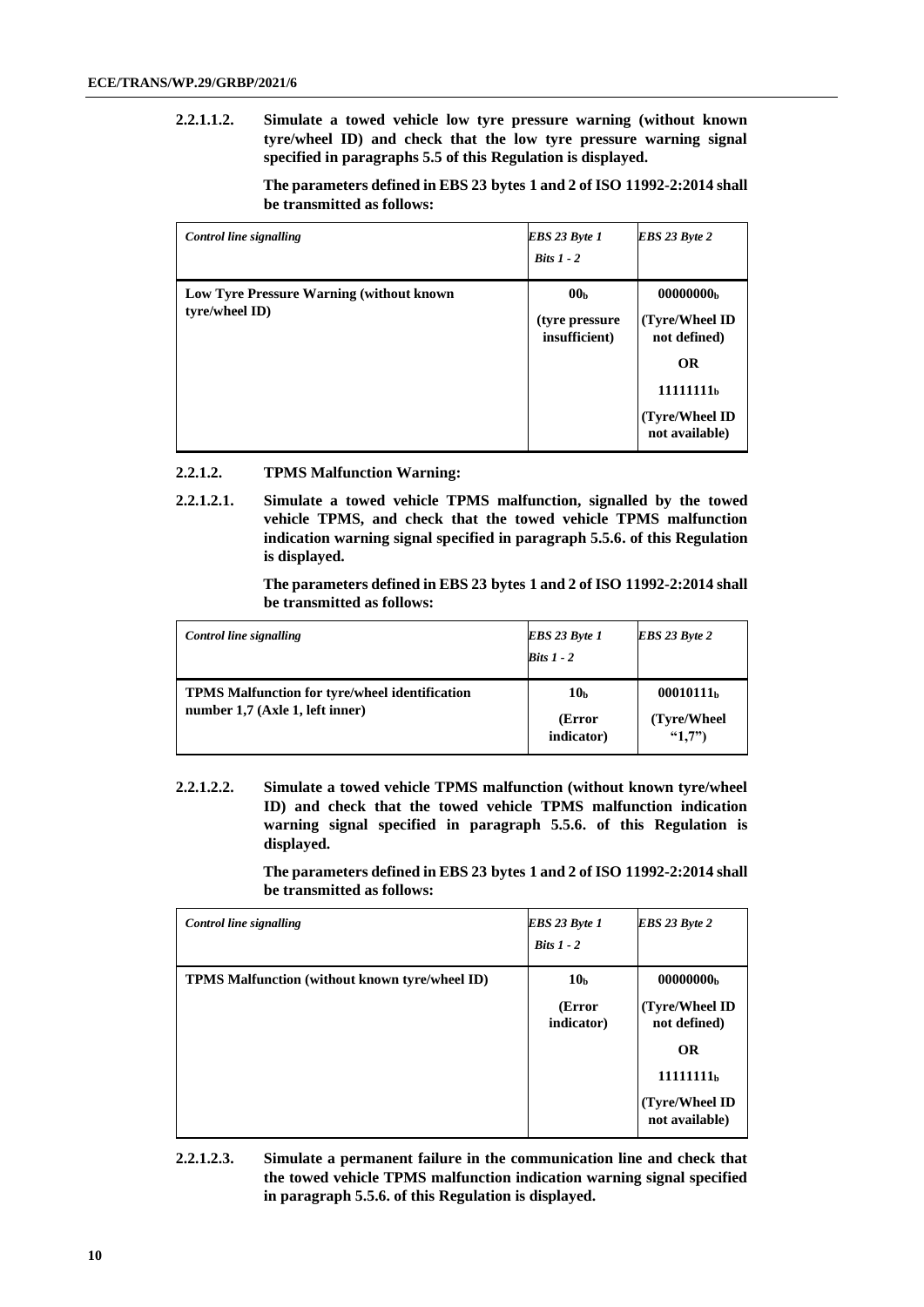- **2.2.1.2.4. Note that the towed vehicle TPMS malfunction indication would not be displayed in the case that valid TPMS information is available on an alternative interface.**
- **3. Towed vehicles**

**3.1. ISO 11992 towing vehicle simulator**

#### **Figure 1**

**Arrangement of device under test and vehicle simulator where TPMS functionality is provided by ECU connected via ISO 11898-1:2015 and 11898-2:2016 interface**



#### **Figure 2**

**Arrangement of device under test and vehicle simulator where TPMS functionality is provided by ECU connected to towing vehicle**



**The simulator shall:**

- **3.1.1. Have a connector meeting ISO 7638 (7 pin) to connect to the vehicle under test. Pins 6 and 7 of the connector shall be used to transmit and receive messages complying with ISO 11992-2:2014;**
- **3.1.2 Have a warning display and an electrical power supply for the towed vehicle;**
- **3.1.3. Be capable of receiving all of the messages transmitted by the towed vehicle to be type approved and be capable of transmitting all motor vehicle messages defined within ISO 11992-2:2014;**
- **3.1.4. Provide a direct or indirect readout of messages, with the parameters in the data field shown in the correct order relative to time.**
- **3.2. Checking procedure**
- **3.2.1 Configure the ISO 11992-2:2014 towed vehicle ECU to use either VIN "AABBCCDDEE1234567" or the actual VIN of the towed vehicle.**
- **3.2.2 Check the following, with the simulator connected to the towed vehicle and whilst all towing vehicle messages relevant to the interface are being transmitted:**